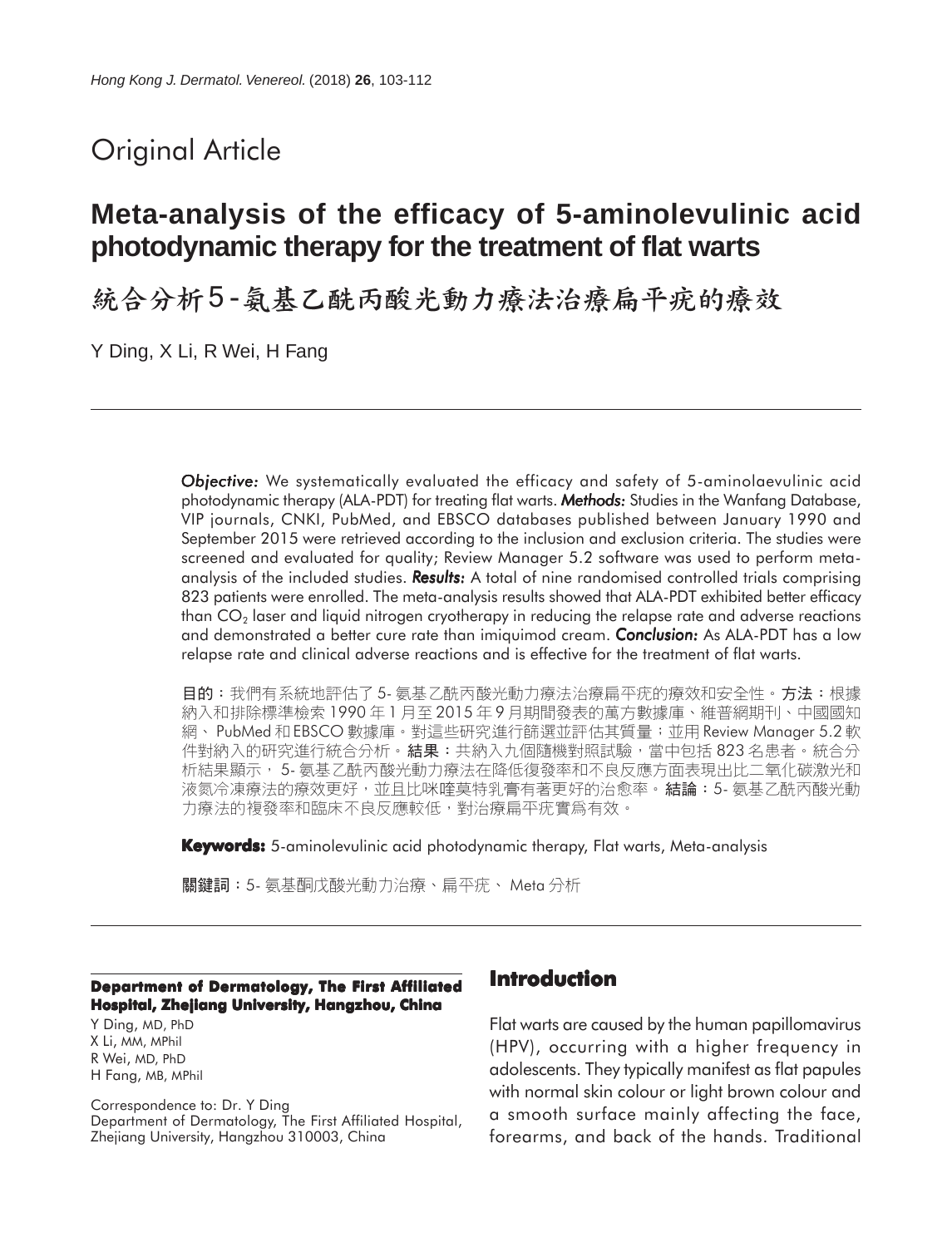treatments include salicylic acid, imiquimod,  $V_{A}$  acids, cryotherapy, autoimmune therapy, or laser therapy, but no single treatment has been shown to completely remove the warts.<sup>1</sup> Moreover, conventional treatment methods cause adverse reactions, such as pain, erythema, hyperpigmentation, or scarring, and show a high recurrence rate resulting in an increased physical and mental burden on patients.

5-aminolevulinic acid photodynamic therapy (ALA-PDT) is a recently developed treatment for flat warts. Advantages of this method include good tolerance, high wart clearance rate, ease of application, repeatable treatment, and can be used in cases with reduced immunity.<sup>2</sup> ALA-PDT has mainly been used to treat superficial skin precancerous lesions and malignant cancers and also for treating viral diseases.3-5 ALA is the precursor of the endogenous strong photosensitiser protoporphyrin IX (Pp IX); it can penetrate the abnormal stratum corneum and reach the epidermis, wherein ALA is converted to a sufficient amount of Pp IX. When irradiated with visible light, Pp IX releases cytotoxic substances which target the wart cells to induce apoptosis, leaving the surrounding normal tissue cells unaffected.<sup>6,7</sup> In addition to directly eradicating HPV infection, ALA-PDT exhibits immunomodulatory effects on skin lesions.<sup>8-10</sup> ALA-PDT can directly damage the peri-lesional vasculature, interrupting the blood and nutrient supply required for the rapid growth of flat warts.

There has been no systematic analysis of the efficacy and safety of ALA-PDT in treating flat warts and there are no reliable data from large-sample studies supporting the routine application of this new therapy. In this study, we collected and collated the clinical data related to the use of ALA-PDT for treating flat warts. We systematically analysed the efficacy and adverse reactions of ALA-PDT in treating flat warts to evaluate whether this method can be used as a first-line treatment.

# **Materials and methods**

## *Study design*

All studies were randomised controlled trials using ALA-PDT to treat flat warts and were published in Chinese and English.

## *Subjects*

All study subjects had a clinical or histopathological diagnosis of flat warts. Exclusion criteria included those who were allergic to any component of ALA-PDT, cases taking immunosuppressants and corticosteroids, cases suffering from serious medical diseases, or those who were pregnant or lactating patients. This study was conducted in accordance with the declaration of Helsinki. This study was conducted with approval from the Ethics Committee of the First Affiliated Hospital, Zhejiang University.

## *Interventions*

Flat warts in the experimental group were treated with ALA-PDT, while the control group used traditional therapies such as  $CO<sub>2</sub>$  laser treatment, liquid nitrogen cryotherapy, or topical imiquimod cream. Other therapeutic modalities selected as controls included microwave therapy, acupuncture and intramuscular injection of polysaccharide nucleic acid fraction of bacillus Calmette Guérin (BCG-PSN) combined with topical interferon (IFN) gel.

## *Outcome indices*

The cure rate, recurrence rate, adverse reactions, wart clearance rate, and healing quality were evaluated as outcome indices.

## *Data search*

The data were retrieved from the Wanfang Database, VIP journals, CNKI, Pubmed database, and EBSCO database. Studies published between January 1990 and September 2015 were evaluated. Chinese retrieval keywords were flat warts, human papilloma virus, and 5-aminolevulinic acid photodynamic. English retrieval keywords were flat warts, plane warts,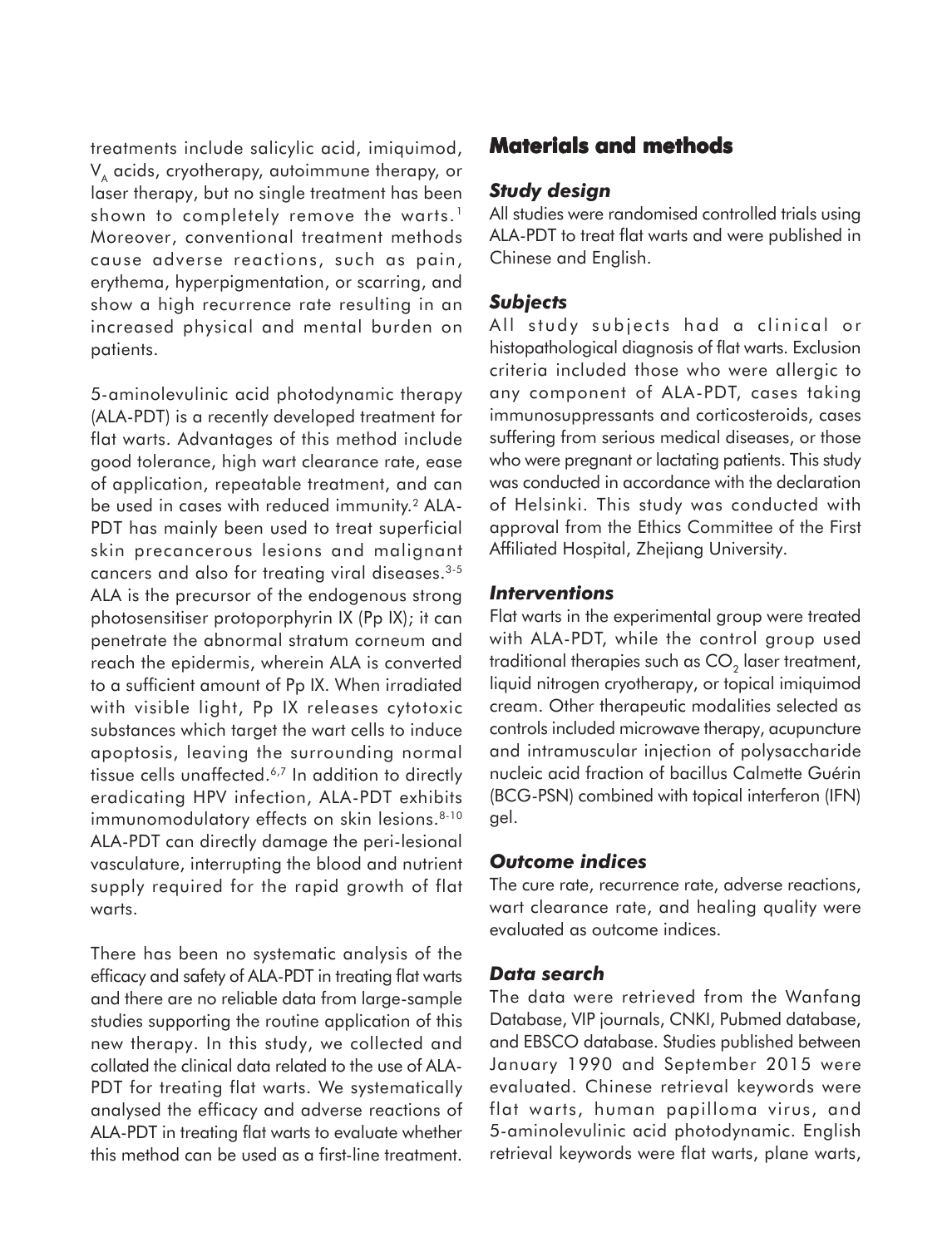verruca plana, photodynamic therapy, 5-aminolaevulinic acid, and ALA-PDT.

## *Literature screening, extraction, and quality assessment*

The studies were screened, extracted, and crosschecked independently by two reviewers. Disagreement was resolved by discussion or with the aid of a third party.

The following data were extracted from the studies: (a) General information, including title, author, source of journal, and publication time; (b) Research features, including sample size, main ALA-PDT parameters, interventions, and followup time; (c) Outcome indices: the relevant outcome indices were summarised.

Study quality was evaluated based on the criteria recommended in the Cochrane handbook version 5.1.0, with the main evaluation items: (a) whether the random method was correct; (b) whether the distribution protocol was concealed; (c) whether a blinded method was used (treatment protocol implementers, study subjects, and evaluators); (d) whether the data were complete; (e) Whether there was selective reporting-caused bias; (f) whether there were other sources of bias. The above quality evaluation criteria were evaluated as "Yes" (low bias), "No" (high bias), or "unclear".

#### *Statistical analysis*

Review Manager 5.2 software was used to perform the meta-analysis of the included data. The data were evaluated using the odds ratio (OR) as the effect scale and the 95% confidence interval (95% CI) was determined for each effect indicator. The data were first subjected to the heterogeneity test, followed by fixed-effect model analysis if no heterogeneity was observed among the results (*P*>0.10, I2<50%). If heterogeneity was present ( $P ≤ 0.10$ ,  $1^2 ≥ 50%$ ), the reasons for the heterogeneity were analysed by subgroup analysis. If no cause of heterogeneity was identified, the random-effect model was used for analysis. If the data provided in the studies could not be combined for analysis, only a descriptive analysis was performed.

## **Results**

#### *Literature search*

Ninety-eight relevant studies were preliminarily screened and collected, among which 25 were in English and 73 were in Chinese. After removing 24 studies with repetition of data as well as 68 studies that were irrelevant or did not match the study types based on the title, abstract, and text, nine Chinese studies were included. These studies evaluated a total of 823 patients (treatment group/ control group  $=$  405/418).

## *Basic features and quality assessment of the included studies*

The basic features of the included studies are shown in Table 1, while quality assessment is shown in Table 2. These nine randomised controlled trials all utilised randomised grouping, but no specific random method was described. No studies described whether distribution concealment and blinded methods were used. The data in all nine studies were complete, but the presence of bias due to selective reporting and other causes could not be determined.

## *Comparison of ALA-PDT and CO2 laser treatment*

Three studies $11-13$  reported the wart clearance rates of ALA-PDT and  $CO<sub>2</sub>$  laser treatment and showed statistical heterogeneity (P=0.0009,  $1^2=86\%$ ). Therefore, the random-effect model was used for analysis. The results showed that the two groups were not significantly different [OR=0.35, 95%] CI (0.07-1.69), *P*=0.19] (Figure 1).

## **Recurrence rates of ALA-PDT**

Two studies $11,12$  reported the recurrence rates following ALA-PDT and  $CO<sub>2</sub>$  laser treatment and showed statistical heterogeneity (*P*=0.05,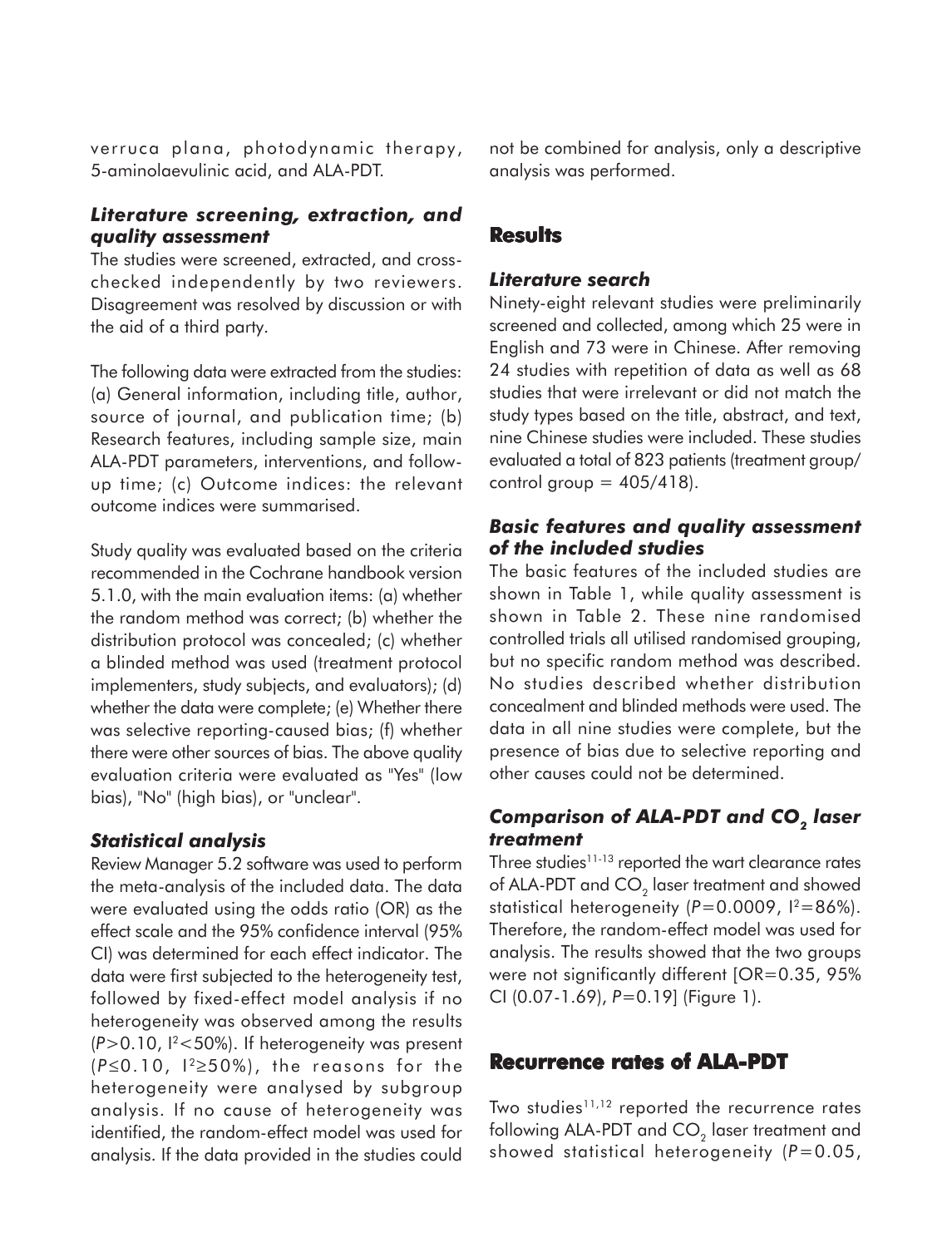| <b>Literature</b>    | <b>Cases</b> |                           | <b>Main ALA-PDT parameters</b>     |                                  |                                            |        |                                       | <b>Intervention Follow-up Observation</b> |         |
|----------------------|--------------|---------------------------|------------------------------------|----------------------------------|--------------------------------------------|--------|---------------------------------------|-------------------------------------------|---------|
|                      | (T/C)        | <b>Energy</b><br>density  | <b>Light spot</b><br>diameter (cm) | <b>Irradiation</b><br>time (min) | <b>Frequency</b>                           | T.     | C                                     | (months)                                  | indexes |
|                      |              | (J/cm <sup>2</sup> )      | or wavelength (nm)                 | (cm)                             |                                            |        |                                       |                                           |         |
| Wenwen Zhong<br>2013 | 87/90        | 70 mW/cm <sup>2</sup>     | $635±5$ nm                         | 20                               | Once/7-10 days,<br>four times at the most  |        | $\parallel \parallel$                 | 3                                         | abcd    |
| Xiaomin Chen<br>2013 | 30/30        | $126$ mJ/cm <sup>2</sup>  | 633 nm                             |                                  | Once/week, three<br>times at the most      |        | $\parallel \parallel$                 | 3                                         | bcde    |
| Jiehua Chen<br>2015  | 48/48        | 60-100 mW/m <sup>2</sup>  | $633\pm10$ nm                      | 20                               | Once/10 days,<br>four times at the most    |        | $\mathbb{I}$                          |                                           | abcde   |
| Yunjie Zhang<br>2013 | 52/60        | 70 mW/cm <sup>2</sup>     | $635±5$ nm                         | 20                               | Once/10-15 days,<br>four times at the most |        | $\label{eq:1} \prod_{i=1}^n \alpha_i$ | 3                                         | abc     |
| Ming Wang<br>2014    | 35/35        | $126$ J/cm <sup>2</sup>   | $633\pm5$ nm                       | 20                               | Once/week,<br>three times at the most      |        | $\mathsf{N}$                          | 3                                         | abc     |
| Faxing Jiang<br>2013 | 16/16        | $126$ J/cm <sup>2</sup>   | $633±6$ nm                         | 20                               | Once/week,<br>a total of three times       |        | $\mathsf{N}$                          | 6                                         | abc     |
| Haipeng Cao<br>2015  | 48/50        | 80 mW/cm <sup>2</sup>     | 633±10 nm                          | 20                               | Once/week,<br>a total of three times       |        | V                                     | 6                                         | abc     |
| Junqing Ding<br>2015 | 44/43        | $120 \text{ mW/cm}^2$     | 635 nm                             | 20                               | Once/10 days,<br>a total of two times      | $I+VI$ | VI                                    | 2                                         | abc     |
| Yuan Zheng<br>2015   | 45/46        | 90-100 mW/cm <sup>2</sup> | 633 nm                             | $20 - 25$                        | Once/10-15 days,<br>four times at the most |        | VII                                   | 3                                         | abc     |

Note: T: experimental group; C: control group; I: ALA-PDT; II: liquid nitrogen cryotherapy; III: CO<sub>2</sub> laser therapy; IV: topical Imiquimod Cream; V: microwave; VI: acupuncture; VII: IFN gel+BCG-PSN; a. cure rate; b. recurrence rate; c. adverse reactions; d. wart clearance rate; e. healing quality.

| Literature   | <b>Randomised</b><br>method | <b>Distribution</b><br>concealment | <b>Blinded</b><br>method for<br>the researcher | <b>Blinded</b><br>method for<br>the patients | <b>Blinded</b><br>method for<br>the evaluators | <b>Integrity</b><br>of the<br>data | <b>Selective</b><br>reporting-<br>caused bias | <b>Other</b><br>bias |
|--------------|-----------------------------|------------------------------------|------------------------------------------------|----------------------------------------------|------------------------------------------------|------------------------------------|-----------------------------------------------|----------------------|
|              |                             |                                    |                                                |                                              |                                                |                                    |                                               | Unclear              |
| Wenwen Zhong | Unclear                     | Unclear                            | No                                             | Unclear                                      | Unclear                                        | Yes                                | Unclear                                       |                      |
| Xigomin Chen | Unclear                     | Unclear                            | No                                             | Unclear                                      | Unclear                                        | Yes                                | Unclear                                       | Unclear              |
| Jiahua Chen  | Unclear                     | Unclear                            | No                                             | Unclear                                      | Unclear                                        | Yes                                | Unclear                                       | Unclear              |
| Yunjie Zhang | Unclear                     | Unclear                            | No.                                            | Unclear                                      | Unclear                                        | Yes                                | Unclear                                       | Unclear              |
| Ming Wang    | Unclear                     | Unclear                            | No.                                            | Unclear                                      | Unclear                                        | Yes                                | Unclear                                       | Unclear              |
| Faxing Jiang | Unclear                     | Unclear                            | No                                             | Unclear                                      | Unclear                                        | Yes                                | Unclear                                       | Unclear              |
| Haipeng Cao  | Unclear                     | Unclear                            | No                                             | Unclear                                      | Unclear                                        | Yes                                | Unclear                                       | Unclear              |
| Junging Ding | Unclear                     | Unclear                            | No                                             | Unclear                                      | Unclear                                        | Yes                                | Unclear                                       | Unclear              |
| Yuan Zheng   | Unclear                     | Unclear                            | No                                             | Unclear                                      | Unclear                                        | Yes                                | Unclear                                       | Unclear              |

| Table 2. Quality assessment of the included literatures |
|---------------------------------------------------------|
|---------------------------------------------------------|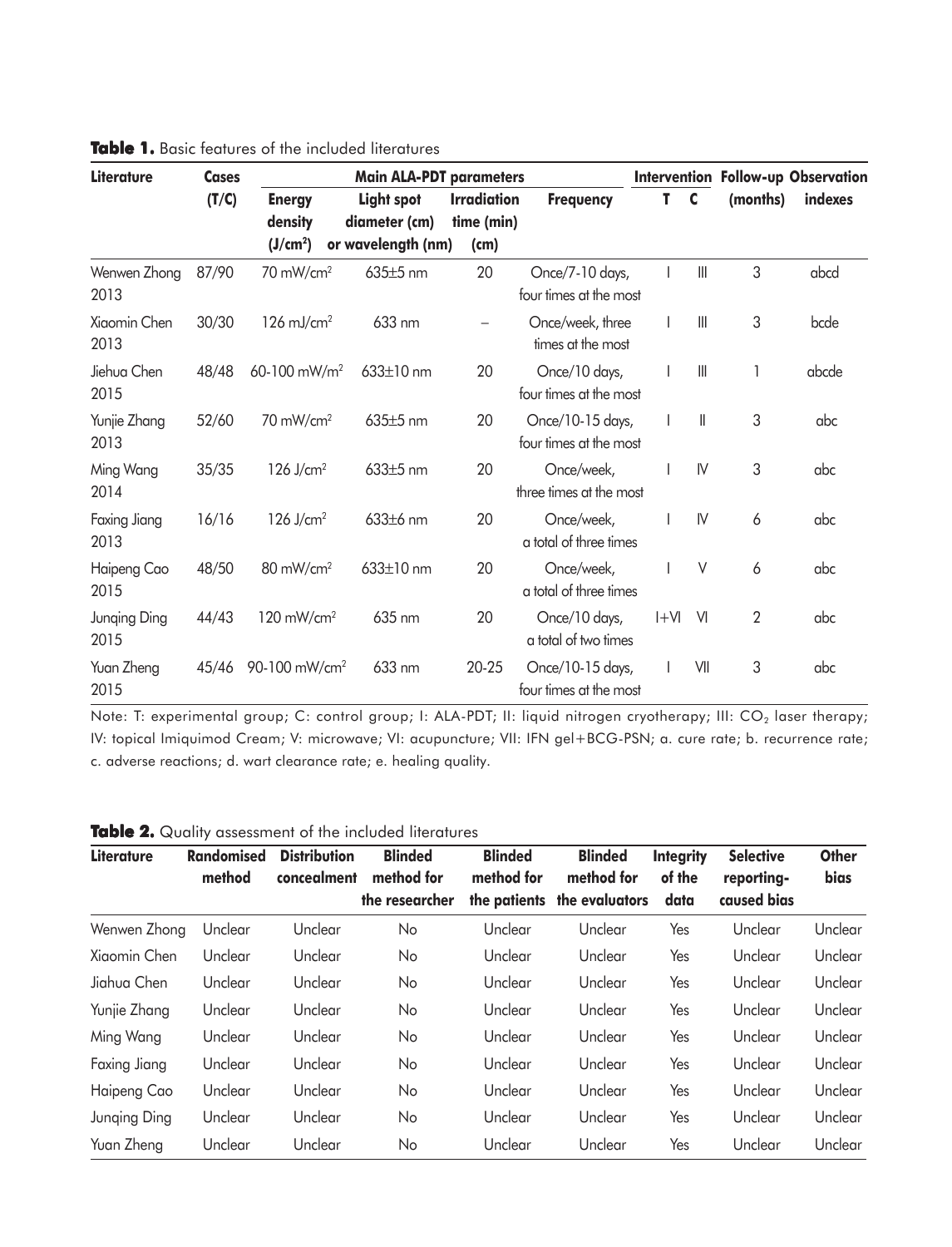$I^2 = 73\%$ ). Therefore, the random-effect model was used for analysis. The results revealed significant differences between the two groups [OR=0.22, 95% CI (0.05-1.01), *P*=0.05]. Compared with  $CO<sub>2</sub>$  laser treatment, ALA-PDT was associated with a reduced recurrence rate three months after treatment (Figure 2).

## **Adverse reactions of ALA-PDT**

Three studies $11-13$  reported the adverse reactions of ALA-PDT and CO<sub>2</sub> laser treatment, such as pain and erythema, and showed statistical heterogeneity (P=0.08,  $\frac{12}{59\%}$ ). The randomeffect model was used for analysis and the results revealed a significant difference between the two groups [OR=0.37, 95% CI (0.26-0.53), *P*<0.00001]. Compared with CO<sub>2</sub> laser treatment, ALA-PDT showed reduced number of adverse reactions (Figure 3).

## **Therapeutic efficacy**

Two studies $12,13$  reported the healing effects of ALA-PDT and CO<sub>2</sub> laser treatment. The Vancouver scarring scale was used to evaluate the four indices (colour, thickness, softness, and vascular distribution). The studies exhibited statistical



Figure 1. Meta-analysis of ALA-PDT and CO<sub>2</sub> laser in wart clearance rate.

|                                                                                                          | ALA-PDT |     | CO <sub>2</sub> laser |     |        | <b>Odds Ratio</b>                                    | <b>Odds Ratio</b>                                       |     |  |
|----------------------------------------------------------------------------------------------------------|---------|-----|-----------------------|-----|--------|------------------------------------------------------|---------------------------------------------------------|-----|--|
| <b>Study or Subgroup</b>                                                                                 |         |     |                       |     |        | Events Total Events Total Weight M-H, Random, 95% CI | M-H, Random, 95% CI                                     |     |  |
| Wenwen Zhong, 2013                                                                                       |         | 110 | 16                    | 91  | 39.9%  | $0.09$ $[0.02, 0.39]$                                |                                                         |     |  |
| Xiaomin Chen, 2013                                                                                       | 21      | 379 | 39                    | 313 | 60.1%  | $0.41$ [0.24, 0.72]                                  | ╼                                                       |     |  |
| <b>Total (95% CI)</b>                                                                                    |         | 489 |                       | 404 | 100.0% | $0.22$ [0.05, 1.01]                                  |                                                         |     |  |
| Total events                                                                                             | 23      |     | 55                    |     |        |                                                      |                                                         |     |  |
| Heterogeneity: Tau <sup>2</sup> = 0.91; Chi <sup>2</sup> = 3.75, df = 1 (P = 0.05); l <sup>2</sup> = 73% |         |     |                       |     |        |                                                      |                                                         |     |  |
| Test for overall effect: $Z = 1.95$ (P = 0.05)                                                           |         |     |                       |     |        |                                                      | 0.01<br>0.1<br>Favours [experimental] Favours [control] | 100 |  |

**Figure 2.** Meta-analysis of ALA-PDT and CO<sub>2</sub> laser in recurrence rate three months later.

|                                                                                                | ALA-PDT<br>CO2 laser |      |     |      |        | <b>Odds Ratio</b>                                    |                                                  | <b>Odds Ratio</b>   |
|------------------------------------------------------------------------------------------------|----------------------|------|-----|------|--------|------------------------------------------------------|--------------------------------------------------|---------------------|
| <b>Study or Subgroup</b>                                                                       |                      |      |     |      |        | Events Total Events Total Weight M-H, Random, 95% CI |                                                  | M-H, Random, 95% CI |
| Jiehua Chen, 2015                                                                              | 20                   | 285  | 61  | 298  | 24.1%  | $0.29$ [0.17, 0.50]                                  | $-$                                              |                     |
| Wenwen Zhong, 2013                                                                             | 27                   | 174  | 102 | 270  | 27.2%  | $0.30$ [0.19, 0.49]                                  | $-$                                              |                     |
| Xiaomin Chen, 2013                                                                             | 477                  | 1137 | 570 | 939  | 48.7%  | $0.47$ [0.39, 0.56]                                  | ▉                                                |                     |
| Total (95% CI)                                                                                 |                      | 1596 |     | 1507 | 100.0% | $0.37$ [0.26, 0.53]                                  |                                                  |                     |
| <b>Total events</b>                                                                            | 524                  |      | 733 |      |        |                                                      |                                                  |                     |
| Heterogeneity: Tau <sup>2</sup> = 0.06; Chi <sup>2</sup> = 4.93, df = 2 (P = 0.08); $P = 59\%$ |                      |      |     |      |        |                                                      | 0.1                                              |                     |
| Test for overall effect: $Z = 5.57$ (P < 0.00001)                                              |                      |      |     |      |        |                                                      | 0.01<br>Favours lexperimentall Favours lcontroll | 100                 |

**Figure 3.** Meta-analysis of ALA-PDT and CO<sub>2</sub> laser in adverse reactions.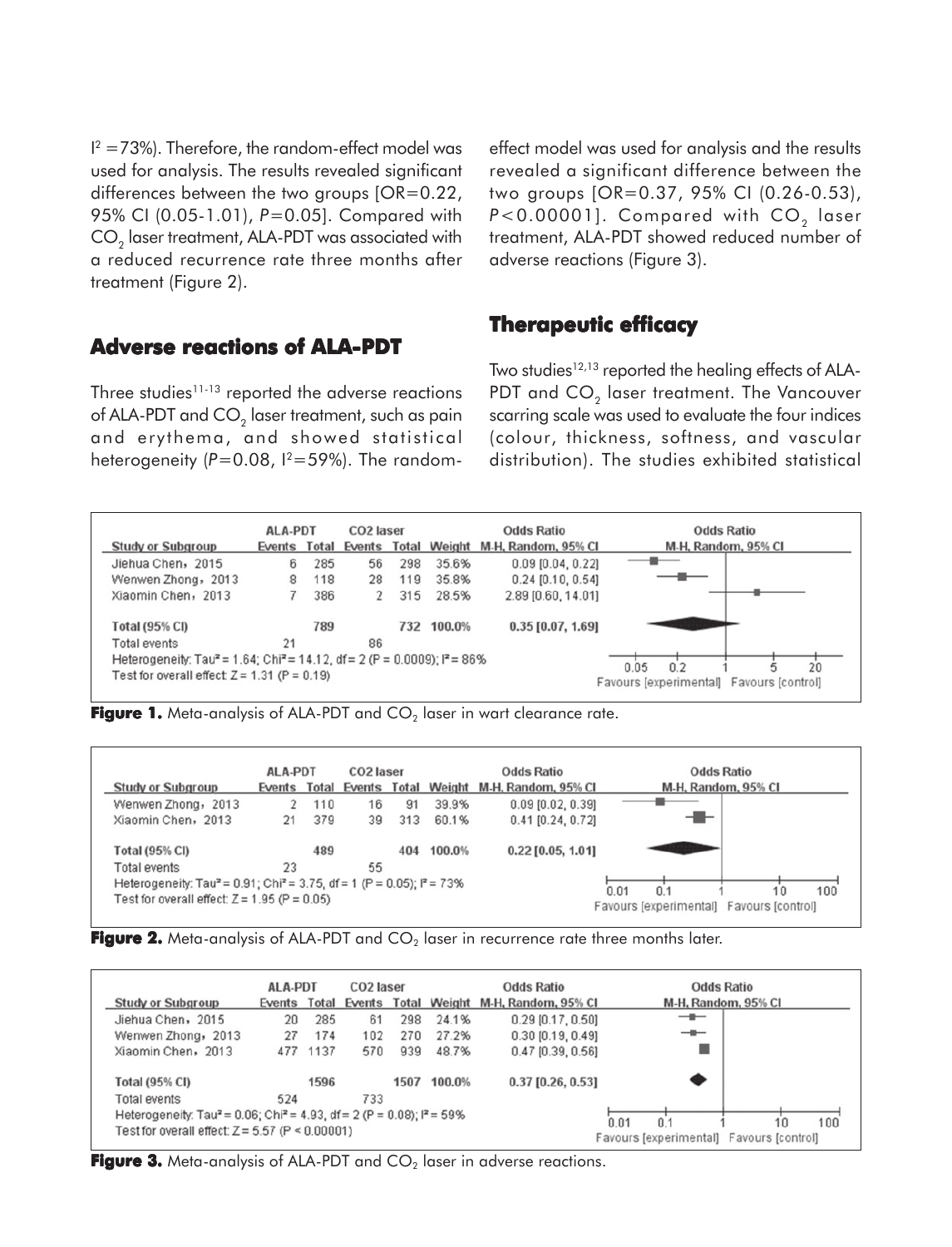heterogeneity  $(P< 0.00001, 1^2=98\%)$ ; thus, the random-effect model was used for analysis. The results revealed a significant difference between the two groups [OR=0.06, 95% CI (0.01-0.61),  $P=0.02$ ]. Compared with CO<sub>2</sub> laser treatment, ALA-PDT exhibited advantages in late healing quality (Figure 4).

## *Comparison of ALA-PDT and topical imiquimod cream for treating flat warts*

Two studies<sup>14,15</sup> reported the cure rates of ALA-PDT and topical imiquimod cream and exhibited statistical heterogeneity (P=0.87,  $1^2=0\%$ ), therefore the fixed-effect model was used for analysis. The results showed that the two groups were significantly different [OR=0.02, 95% CI (0.00-0.08), *P*<0.00001]. Compared with topical imiquimod cream, ALA-PDT was significantly more effective for treating flat warts (Figure 5).

Two studies<sup>14,15</sup> reported on the adverse reactions of ALA-PDT and topical imiquimod cream and showed no statistical heterogeneity (*P*=0.28,  $I^2$ =13%). The fixed-effect model analysis revealed that the two groups were significantly different [OR =2.22 (1.28-3.84), *P*=0.005]. The incidence of adverse reactions following treatment with topical imiquimod cream was lower than that for ALA-PDT (Figure 6).

## *Comparison of ALA-PDT and liquid nitrogen cryotherapy*

Only one randomised controlled study evaluated the treatment of flat warts by ALA-PDT and liquid nitrogen cryotherapy, consisting of 50 and 56 patients, respectively.<sup>16</sup> While the control group was treated with cryotherapy, the treatment group was given 5-ALA-PDT with the LED irradiation of a power density of 70 mW/cm2 at a distance of 20 cm, which lasted for 20 minutes each time. The clinical effects, the adverse reactions and the recurrence rate were evaluated 20 days, 3 and 6 months after the last treatment. The results revealed significant differences between the two groups. Compared with the cure rate of 71.4% in the cryotherapy group after one to four treatment

sessions, the cure rate of 92% in the ALA-PDT group indicated that the ALA-PDT was more significantly efficacious than cryotherapy for flat warts (P<0.05). The recurrence rate of 6% in the ALA-PDT group was significantly lower than 21.4% in the cryotherapy group  $(P=0.03)$ . Compared with 56 cases of mild oedemaous erythema and 16 cases of transitory pigmentation in cryotherapy group, the adverse reaction events with 16 cases of mild oedematous erythema and 10 cases of transitory pigmentation in ALA-PDT group were lower than those following cryotherapy (P<0.00001, Table 3).

## *Comparison of ALA-PDT and other therapeutic modalities for treating flat warts*

Other therapeutic modalities for treating flat warts had been compared with ALA-PDT through randomised controlled studies, including microwave therapy,<sup>17</sup> acupuncture,<sup>18</sup> and intramuscular injection of BCG-PSN combined with topical IFN gel (Table 4).<sup>19</sup> Compared with other therapeutic modalities, these results indicated that ALA-PDT was superior in terms of cure rate, recurrence rate and adverse reactions.

# **Discussion**

In this study, we searched literature databases and evaluated nine studies including 405 cases treated with ALA-PDT and 418 cases treated with conventional treatments (e.g.  $CO<sub>2</sub>$  laser, liquid nitrogen cryotherapy, and topical imiquimod cream, etc.). According to the different outcomes of the studies, the advantages and disadvantages of ALA-PDT compared to those of traditional treatment methods were evaluated by metaanalysis. Our results showed that ALA-PDT was superior to  $CO<sub>2</sub>$  laser and liquid nitrogen cryotherapy in the treatment of flat warts in terms of recurrence rate and adverse reactions. ALA-PDT had a better cure rate than topical imiquimod, which may be because ALA-PDT not only directly kills wart target cells, but also enhances immune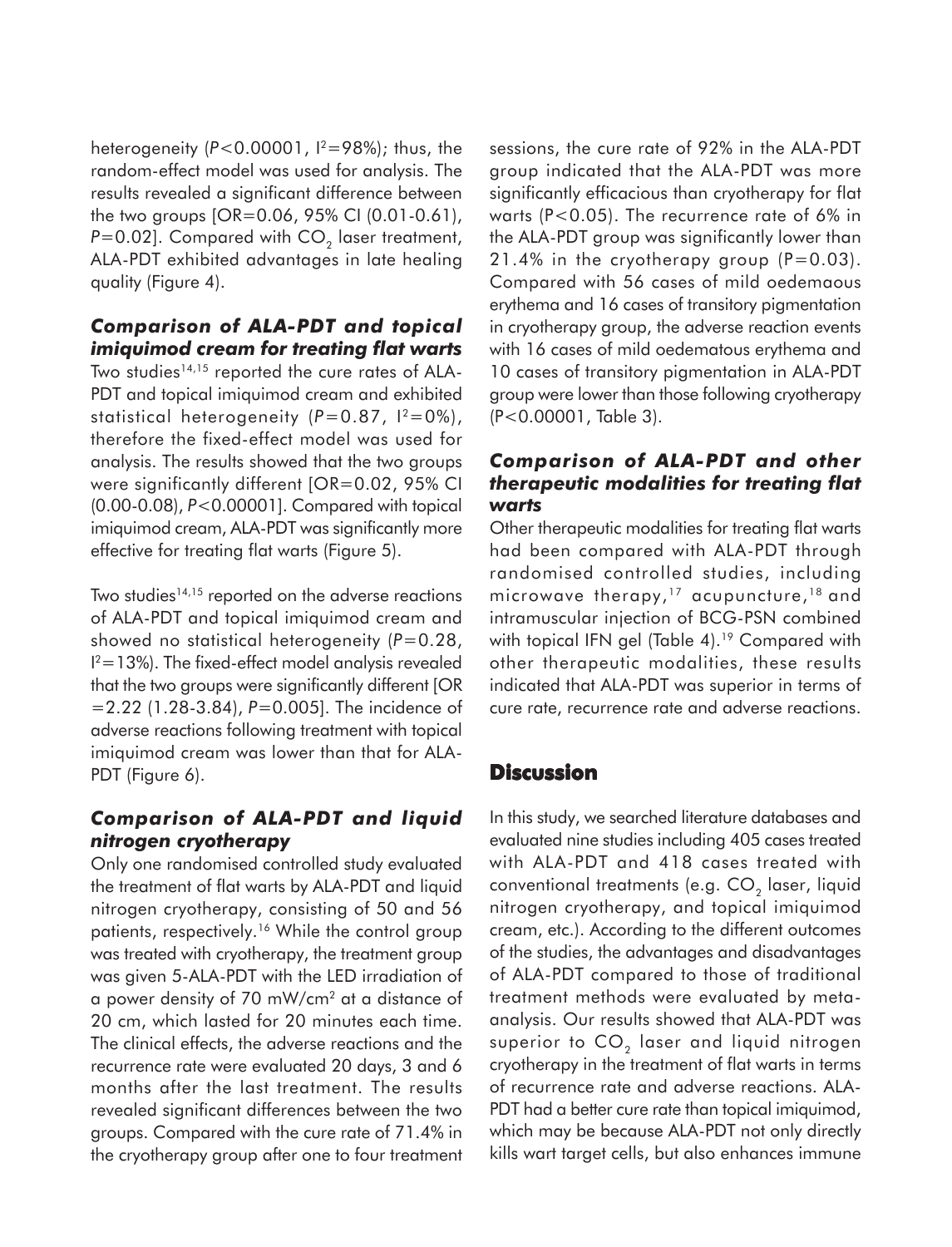function in the body. Therefore, immunotherapy was effective against HPV infection<sup>20-22</sup> and ALA-PDT showed good efficacy for treating flat warts. Thus, use of this treatment should be increased.<sup>23</sup>

In this study, we evaluated different outcome indices in different control groups. For example, the comparison of the efficacies of ALA-PDT and CO<sub>2</sub> laser was performed using the total wart clearance rate, while the cure rate was used to compare ALA-PDT with topical imiquimod cream. This is because the cure rates and total wart clearance rates calculated based on the number of patients in the selected studies could not be combined for analysis. In addition, the results showed that the incidence rate of adverse reactions following treatment with topical imiquimod cream was lower than that following ALA-PDT, and that following ALA-PDT was lower than with  $CO<sub>2</sub>$  laser and cryotherapy. These results demonstrate that the adverse reactions of physical treatments were higher than those of simple topical immunomodulator therapy, which is consistent with clinical experience. These adverse reactions were mainly evaluated based on patients' subjective perceptions (pain) and evaluators' observation of erythema, hyperpigmentation, and scarring as evaluation indices.



**Figure 4.** Meta-analysis of ALA-PDT and CO<sub>2</sub> laser in healing quality.





|                                                                       | Imiguimod cream<br><b>ALA-PDT</b> |     |        |     |                     | <b>Odds Ratio</b>  | <b>Odds Ratio</b>                                             |
|-----------------------------------------------------------------------|-----------------------------------|-----|--------|-----|---------------------|--------------------|---------------------------------------------------------------|
| <b>Study or Subgroup</b>                                              | Events Total                      |     | Events |     | <b>Total Weight</b> | M-H, Fixed, 95% CI | M-H, Fixed, 95% CI                                            |
| Faxing Jiang, 2013                                                    | 36                                | 64  | 9      | 32  | 30.4%               | 3.29 [1.32, 8.21]  |                                                               |
| Ming Wang, 2014                                                       | 30                                | 70  | 21     | 70  | 69.6%               | 1.75 [0.87, 3.51]  |                                                               |
| <b>Total (95% CI)</b>                                                 |                                   | 134 |        | 102 | 100.0%              | 2.22 [1.28, 3.84]  |                                                               |
| Total events                                                          | 66                                |     | 30     |     |                     |                    |                                                               |
| Heterogeneity: Chi <sup>2</sup> = 1.15, df = 1 (P = 0.28); $P = 13\%$ |                                   |     |        |     |                     |                    | 0.1                                                           |
| Test for overall effect: $Z = 2.84$ (P = 0.005)                       |                                   |     |        |     |                     |                    | 0.01<br>100<br>10<br>Favours [experimental] Favours [control] |

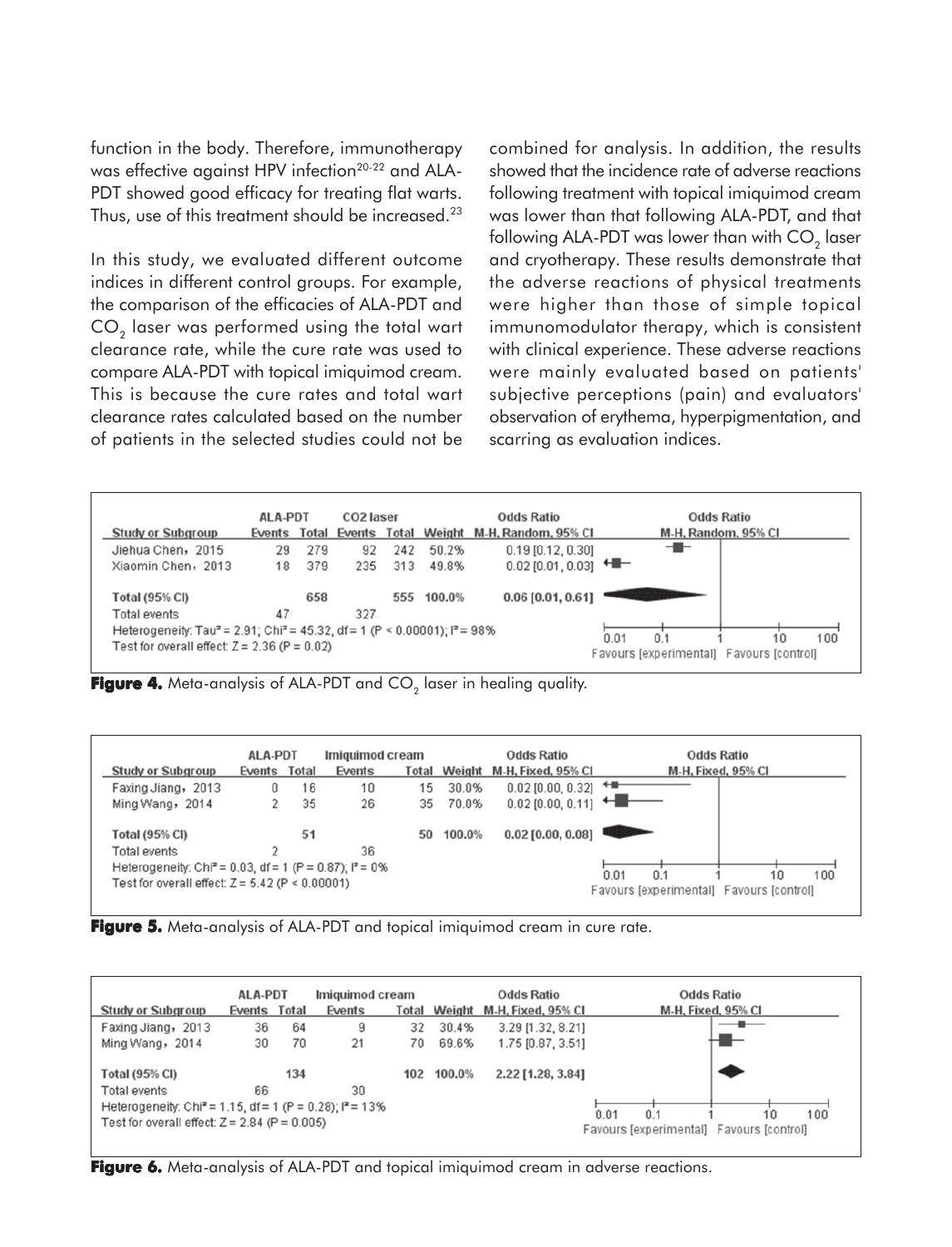Comparisons of ALA-PDT and other therapeutic modalities for treating flat warts are summarised and described in this article. These results supported that ALA-PDT was superior for treating flat warts in terms of cure rate, recurrence rate and adverse reactions. There were some limitations to these studies. All the studies used randomised grouping but did not explain the specific grouping methods. The distribution concealment and blinding methods were not specifically described, and thus the study designs may have exhibited bias. These limitations can be overcome by conducting additional highquality randomised controlled trials in the future.

In this study, 25 English papers were searched in Pubmed. Six overseas randomised controlled clinical trials about PDT treatment on multiple warts were reported from South Korea, Japan, Singapore and North Europe. These studies focused on viral warts and genital warts, which are different from the aim of our study and were therefore difficult to be included in this metaanalysis. No overseas randomised controlled clinical trials on ALA-PDT in the treatment of flat warts were found. One Chinese randomised controlled clinical trial was published in English.24 The efficacy and safety of ALA-PDT with different concentrations of photosensitiser in the treatment of generalised recalcitrant facial verruca plana has been investigated with the conclusion that PDT with ALA of 10% concentration offers better efficacy and safety than 5% or 20% concentration.

In summary, ALA-PDT is a new therapy that shows rapid improvement and is associated with less side effects compared with the conventional  $CO<sub>2</sub>$  laser, cryotherapy, topical imiquimod cream and other

| Group       | Total        | Invalid     | <b>Effective</b> | Cure        | <b>Recurrence</b> | <b>Adverse reactions</b>                 |                                    |  |  |
|-------------|--------------|-------------|------------------|-------------|-------------------|------------------------------------------|------------------------------------|--|--|
|             | <b>Cases</b> | (case/rate) | (case/rate)      | (case/rate) | (case/rate)       | <b>Edematous</b><br>erythema (case/rate) | <b>Pigmentation</b><br>(case/rate) |  |  |
| ALA-PDT     | 50           | 0/0%        | 4 (8%)           | 46 (92%)*   | $3(6.0\%)*$       | $16(32\%)*$                              | 10 (20%)                           |  |  |
| Cryotherapy | 56           | 0/0%        | 16 (28.6%)       | 40 (71.4%)  | 12 (42.4%)        | 56 (100%)                                | $16(8.6\%)$                        |  |  |

**Table 3.** The therapeutic efficiency and safety of photodynamic therapy and cryotherapy on flat wart<sup>16</sup>

Note: \*represents P<0.05

**Table 4.** The efficiency and safety of photodynamic therapy and other therapeutic modalities on flat wart<sup>17-19</sup>

| <b>Clinical Trail</b>                    | Total | <b>Invalid</b> | <b>Effective</b>                                      | Cure                   | <b>Recurrence</b>               |              |                   | <b>Adverse reactions</b> |                                  |
|------------------------------------------|-------|----------------|-------------------------------------------------------|------------------------|---------------------------------|--------------|-------------------|--------------------------|----------------------------------|
|                                          |       |                | Cases (case/rate) (case/rate) (case/rate) (case/rate) |                        |                                 | Pain         | <b>Oedematous</b> | Scar                     | <b>Pigmentation</b>              |
|                                          |       |                |                                                       |                        |                                 | (case/rate)  |                   |                          | erythema (case/rate) (case/rate) |
|                                          |       |                |                                                       |                        |                                 |              | (case/rate)       |                          |                                  |
| 1 ALA-PDT <sup>19</sup>                  | 45    | $0(0\%)$       |                                                       | 45 (100%) 38 (84.44%*) | $0(0\%)$                        | $2(4.44\%)$  | $5(11.11\%)$      | -                        | 13 (28.89%)                      |
| $IFN$ gel +<br><b>BCG-PSN</b>            | 46    |                | 5 (10.87%) 41 (89.13%) 28 (60.87%) 1 (2.17%)          |                        |                                 |              | 8 (17.39%)        | -                        | 13 (28.26%)                      |
| 2 ALA-PDT <sup>17</sup>                  | 48    | $0(0\%)$       | 48 (100%*)                                            | 44 (91.67%)            | $0(0\%^*)$                      | $8(16.67\%)$ | $12(25\%)$        | $0(0\%^*)$               | $8(16.67\%)$                     |
| Microwave                                | 50    | $5(10\%)$      | 29 (58%)                                              | 15 (30%)               | 25 (50%)                        | 20 (40%)     | 20 (40%)          | 4(8%)                    | 16 (32%)                         |
| 3 ALA-PDT+<br>accupuncture <sup>18</sup> | 44    | 2(4.54%)       | 29 (65.91%)                                           |                        | 86.36%* 3 (10.34%*) 10 (22.73%) |              |                   |                          |                                  |
| Acupuncture                              |       |                | 43 9 (20.93%) 21 (48.84%)                             | 65.12%                 | $8(38.1\%)$                     | 7 (16.28%)   |                   |                          |                                  |
| Note: *represents P<0.05                 |       |                |                                                       |                        |                                 |              |                   |                          |                                  |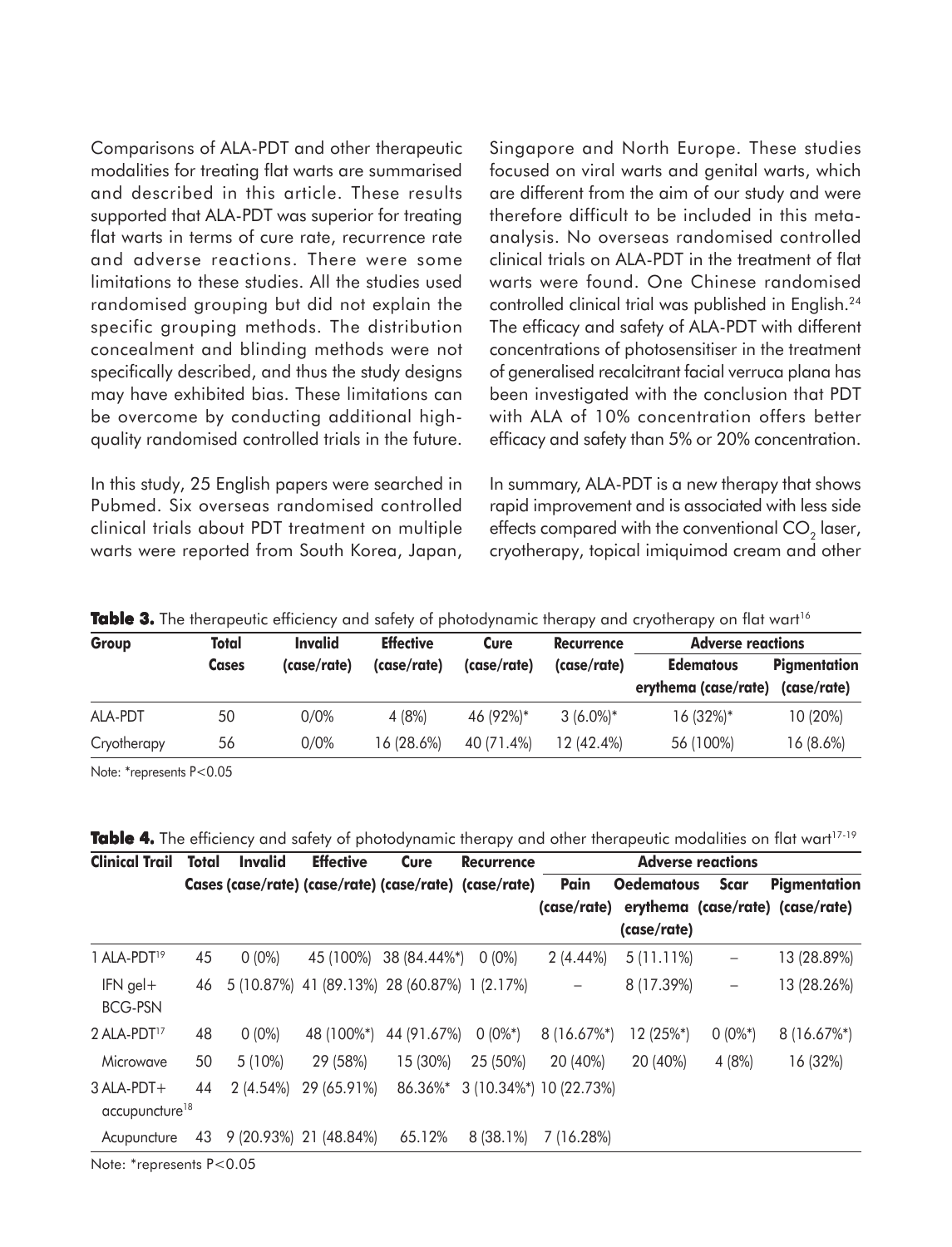therapeutic modalities. ALA-PDT can be used to effectively treat flat warts, reduce the recurrence rate, and reduce the incidence of adverse reactions. Thus, the clinical use of this method should be increased.

## **Acknowledgments**

This work was supported by Zhejiang Provincial Public Welfare Technology Application Research Plan (2014C33193).

# **Conflicts of interest Conflicts interest**

All of the authors declare that they have no conflicts of interest regarding this paper.

# **References**

- 1. Bacelieri R, Johnson SM. Cutaneous warts: an evidencebased approach to therapy. Am Fam Physician 2005; 72:647-52.
- 2. Sparsa A, Blaise S, Tack B, Dalmay F, Leroy D, Bonnetblanc JM, et al. Photodynamic therapy can improve warts' discomfort in renal transplant patients prospective multicenter study. Photochem Photobiol 2012;88:1023-6.
- 3. Stender IM, Lock-Andersen J, Wulf HC. Recalcitrant hand and foot warts successfully treated with photodynamic therapy with topical 5-aminolaevulinic acid: a pilot study. Clin Exp Dermatol 1999;24:154-9.
- 4. Ibbotson SH. Topical 5-aminolaevulinic acid photodynamic therapy for the treatment of skin conditions other than non-melanoma skin cancer. Br J Dermatol 2002;146:178-88.
- 5. Burtica EC, Magnano M, Loi C, Bardazzi F, Patrizi A. Photodynamic therapy with 5-methylaminolevulinic acid in the treatment of multiple warts of the face. J Dermatol Treat 2013;24:137-8.
- 6. Stender IM, Borgbjerg FM, Villumsen J, Lock-Andersen J, Wulf HC. Pain induced by photodynamic therapy of warts. Photodermatol Photoimmunol Photomed 2006; 22:304-9.
- 7. Li Q, Jiao B, Zhou F, Tan Q, Ma Y, Luo L, et al. Comparative study of photodynamic therapy with 5%, 10% and 20% aminolevulinic acid in the treatment of generalized recalcitrant facial verruca plana: a randomized clinical trial. J Eur Acad Dermatol Venereol 2014;28:1821-6.
- 8. Giomi B, Pagnini F, Cappuccini A, Bianchi B, Tiradritti L, Zuccati G. Immunological activity of photodynamic therapy for genital warts. Br J Dermatol 2011;164:448- 51.
- 9. Qian G, Wang S, Deng D, Yang G. Is the step-up therapy of topical 5-aminolevulinic acid photodynamic therapy effective and safe for the patients with recalcitrant facial flat wart? Dermatol Ther 2014;27:83-8.
- 10. Becker TL, Paquette AD, Keymel KR, Henderson BW, Sunar U. Monitoring blood flow responses during topical ALA-PDT. Biomed Opt Express 2010;2:123-30.
- 11. Zhong WW, Wang DJ. Pharmacological effects and clinical application of 5-aminolaevulinic acid in treatment of flat warts. Strait Pharmaceutical Journal 2013;25:130-1 (in Chinese).
- 12. Chen XM. Efficacy of photodynamic therapy with 5 aminolaevulinic acid in treatment of flat warts. J Qiqihar U Med 2013;34:2379-80 (in Chinese).
- 13. Chen JH, Wei FQ, Chen CX, Wu XH, Xu WH. Efficacy and safety of photodynamic therapy with 5 aminolaevulinic acid in treatment of refractory facial flat warts. Chin Med Pharm 2015;5:214-6 (in Chinese).
- 14. Wang M, Zou Qing, Ye FS, Tao XH, Shuai CD. Clinical observation of 35 cases of facial flat warts treated by photodynamic therapy with 5-aminolevulinic acid. Diagnos Ther J Dermat Venereol 2014;21:465-6 (in Chinese).
- 15. Jiang FX, Hu B, Zhao ZL, Zhu L, Liu Y, Wang J, et al. Clinical Observation of topical photodynamic therapy for 16 cases of recalcitrant facial flat warts. Chin J Dermatol Venereol 2013;27:583-4 (in Chinese).
- 16. Zhang YJ, Yang YG, Qiu M, Qu L, Lin H, Guo XJ, et al. Efficacy of 5-aminolevulinic acid photodynamic therapy on flat warts. Chin J Laser Med Surg 2013;22:97-100 (in Chinese).
- 17. Cao HP, Zhu Z, Li YX, Qi FQ, Fu XD. Clinical efficacy of 5-ALA photodynamic therapy and microwave therapy in the treatment of facial plane warts. Chin J Coal Industry Med 2015;18:600-2 (in Chinese).
- 18. Ding JQ, Ye XH, Xu GJ. Clinical observation on treatment of facial flat wart by the combination of 5-ALA-PDT with accupuncture. Chin J Dermatol Venereol Integrat Trad West Med 2015;14:37-8 (in Chinese).
- 19. Zheng Y, Ni JJ, Han YY, Zhou AF, Fan H, Yang LJ. Clinical analysis of ALA-PDT in the treatment of facial plane warts. Laser Journal 2015;36:22-4 (in Chinese).
- 20. Lal NR, Sil A, Gayen T, Bandyopadhyay D, Das NK. Safety and effectiveness of autoinoculation therapy in cutaneous warts: a double-blind, randomized, placebocontrolled study. Indian J Dermatol Venereol Leprol 2014;80:515-20.
- 21. Cho SB, Lee JH, Jung JY, Chung KY. Intramuscular human immunoglobulin therapy for multiple warts: